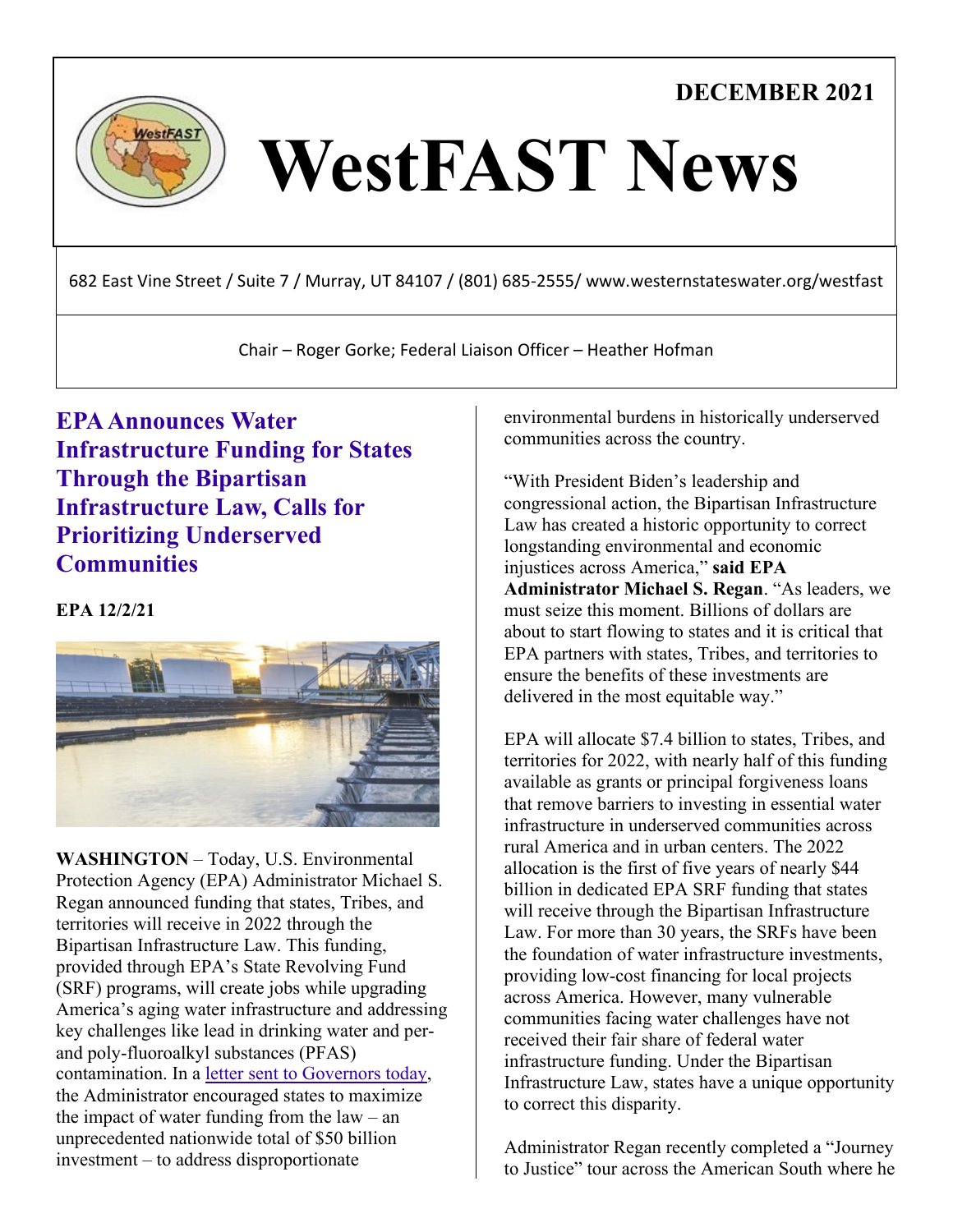heard from families and advocates about their struggles with exposure to water pollution in their communities. For children, exposure to lead can cause irreversible and life-long health effects, including decreasing IQ, focus, and academic achievement. At the same time, families that live near high levels of contaminants such as PFAS or "forever chemicals" are at risk to develop adverse health outcomes.

The implementation of the Bipartisan Infrastructure Law calls for strong partnership, and EPA stands ready to work with states to ensure that communities see the full benefits of this investment.

For more information, including state-by-state allocation of 2022 funding, and a breakdown of EPA funding by SRF program, and additional funding available through the Bipartisan Infrastructure Law, please visit: [https://www.epa.gov/infrastructure.](https://www.epa.gov/infrastructure) EPA Press Office [\(press@epa.gov\)](mailto:press@epa.gov)

## **[New NOAA tool pinpoints natural](https://www.noaa.gov/news-release/new-noaa-tool-pinpoints-natural-disaster-risk-down-to-county-level)  [disaster risk down to county level](https://www.noaa.gov/news-release/new-noaa-tool-pinpoints-natural-disaster-risk-down-to-county-level) [Focus areas](https://www.noaa.gov/news-release/new-noaa-tool-pinpoints-natural-disaster-risk-down-to-county-level)**

### **NOAA 12/9/21**



(Left) Hurricane Ida making landfall in Louisiana, as seen by the GOES-16 satellite on August 29, 2021. (Right) Smoke plumes from numerous California wildfires, as seen from the GOES-17 satellite on August 23, 2021. Ida and the western wildfires were two of the U.S. weather and climate disasters in 2021 that each exceeded \$1 billion in damages. (NOAA Satellites)

NOAA's National Centers for Environmental Information (NCEI) has released an innovative mapping tool that provides county-level information on natural disaster hazards across the United States.

This new feature provides significant enhancements to the state-level data on [NOAA's Billion-Dollar](https://www.ncdc.noaa.gov/billions/)  [Disasters website.](https://www.ncdc.noaa.gov/billions/)

Developed by NCEI with data from NOAA, FEMA and academic institutions, this interactive [NOAA](https://www.ncdc.noaa.gov/billions/mapping)  [mapping tool](https://www.ncdc.noaa.gov/billions/mapping) provides detailed information on a location's susceptibility to weather and climate hazards that can lead to billion-dollar disasters such as wildfires, floods, drought and heat waves, tornado outbreaks, and hurricanes. The tool expands upon FEMA's National Risk Index to provide a view of a location's risk for, and vulnerability to, single or multiple combinations of weather and climate hazards for every county and countyequivalent in all 50 states, and the District of Columbia.

"Understanding hazard risk and social vulnerability at the county level are increasingly important to mitigating weather and climate hazards," said Adam Smith, lead for NOAA NCEI's Billion-Dollar Disaster Program. "A location's risk depends on several factors, including population, infrastructure and exposure to natural hazards. Vulnerability reflects a county's ability to prepare for, respond to, and recover from hazards based on socioeconomic factors. This new mapping tool can be a source for homeowners, community planners, emergency managers and other decision makers to help prepare for and mitigate natural disasters in their community."



This screenshot of NOAA's county hazard risk map shows the combined county-level hazard risk for all seven billion-dollar weather and climate disaster types NOAA tracks (drought/heat waves, flooding, freeze/cold waves, severe storms, tropical cyclones, wildfires, and winter storms). Darker red represents higher risk, lighter red represents lower risk. (NOAA)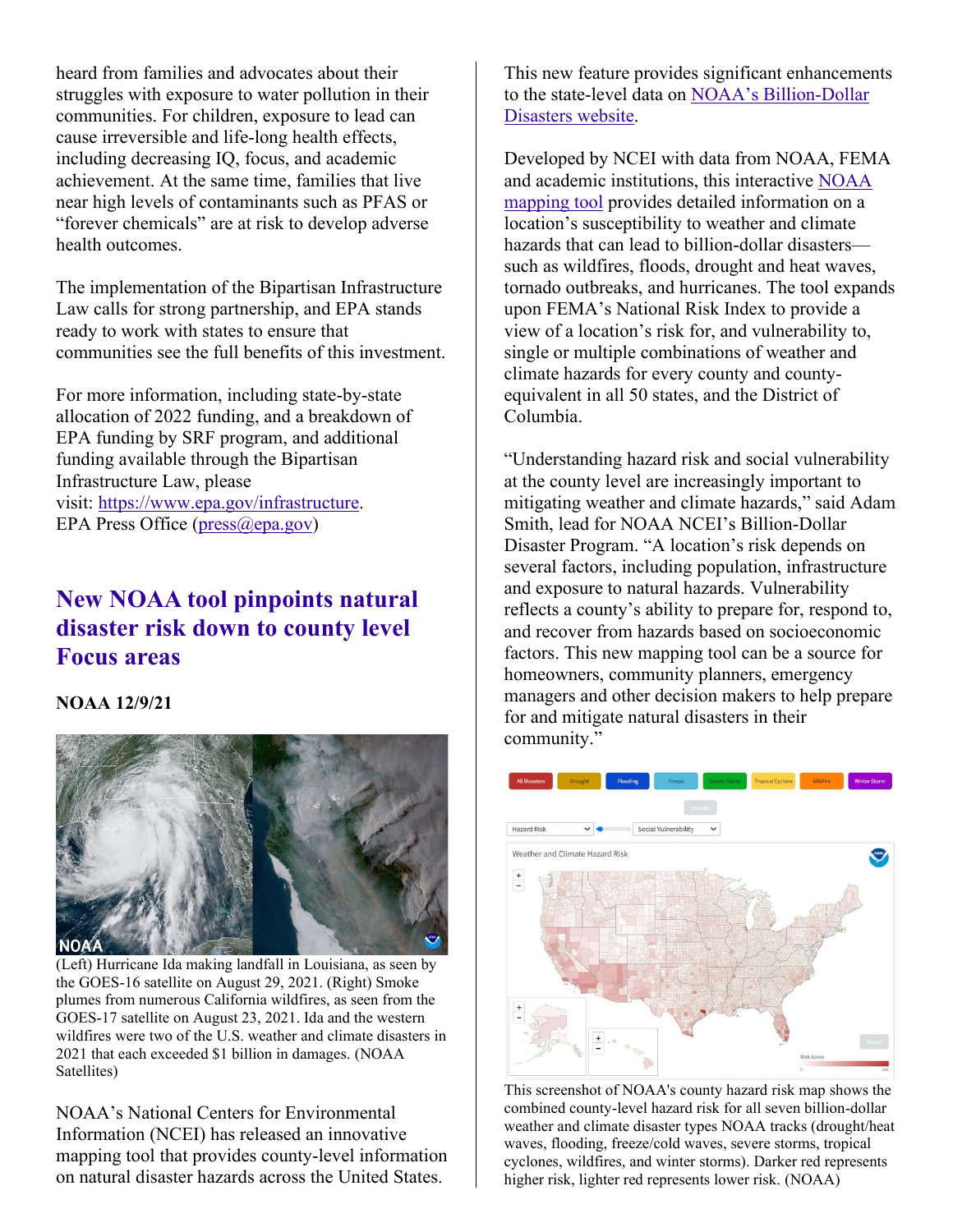This online resource comes at a time when the number and cost of billion-dollar disasters in the U.S. has been increasing. In 2020 alone, the nation experienced an unprecedented 22 separate billiondollar climate and weather disasters that killed at least 262 people. As of October 8, 2021, the U.S. had been impacted by 18 separate billion-dollar disasters with total, direct losses of \$104.8 billion already more costly than 2020.

"The increasing number and cost of billion-dollar disasters can be linked to a combination of factors, including increased exposure, social vulnerability and climate change," said Russell Vose, chief of the NOAA NCEI Climatic Analysis and Synthesis Branch. "This new tool will support informed decision-making for saving lives and protecting property across the United States."

Since 1980, the U.S. has sustained 308 weather and climate disasters where overall damages/costs reached or exceeded \$1 billion. The total cost of these 308 events exceeds \$2.085 trillion, with \$700 billion in damages during the last five years. NOAA will continue developing tools like this in order to deliver authoritative climate and data services to the public. Watch this demonstration to learn how to [navigate this new tool.](https://www.youtube.com/watch?v=ceDNaGuECY0)

Media contact; John Bateman, [john.jones](mailto:john.jones-bateman@noaa.gov)[bateman@noaa.gov,](mailto:john.jones-bateman@noaa.gov) (202) 424-0929

## **[Report: Climate change contributed](https://www.noaa.gov/news-release/report-climate-change-contributed-to-some-of-2020s-worst-weather)  [to some of 2020's worst weather](https://www.noaa.gov/news-release/report-climate-change-contributed-to-some-of-2020s-worst-weather)**

### **NOAA 12/15/21**

#### **New research reinforces consensus that humans have created a new climate**

Failed monsoon rains that reignited the southwestern U.S. drought. A spring heat wave in western Europe. Intense Siberian wildfires. Scientists say human-caused climate change made these extreme weather events more likely, according to new research published today in the Bulletin of the American Meteorological Society (BAMS).



Lake Powell has fallen to its lowest level on record since it was first filled more than 50 years ago. The natural-color images above were acquired in March 1999, April 2005, May 2011, and April 2021 by the Landsat 5, 7, and 8 satellites. Springtime typically marks the lowest water levels before mountaintop snow starts to melt and run down into the watershed. The images capture years with the two highest and lowest levels over the past 22 years. (For a year-by-year view, see the Earth Observatory feature [World of Change: Water](http://earthobservatory.nasa.gov/Features/WorldOfChange/lake_powell.php)  [Level in Lake Powell.\)](http://earthobservatory.nasa.gov/Features/WorldOfChange/lake_powell.php)

Among the findings:

- A NOAA study that examined the U.S. Southwest drought using several different model simulations found climate change may have increased the likelihood that the monsoon-season rains would fail as they did in 2020, reigniting a multiyear drought that shows no sign of relenting.
- The extremely warm and wet winter over Northwest Russia in 2019 and 2020 was only possible due to climate change, another study concluded.
- A heat wave in western Europe in May 2020 was made 40 times more likely by human caused climate change, one paper found.
- Extreme wildfires in Siberia during 2020 were caused by weather conditions that are up to 80% more likely than a century ago as a result of global warming.

One trend emerging in the past several years is a number of studies that find climate change is reducing the risk of certain types of extreme events, typically cold outbreaks or heavy precipitation.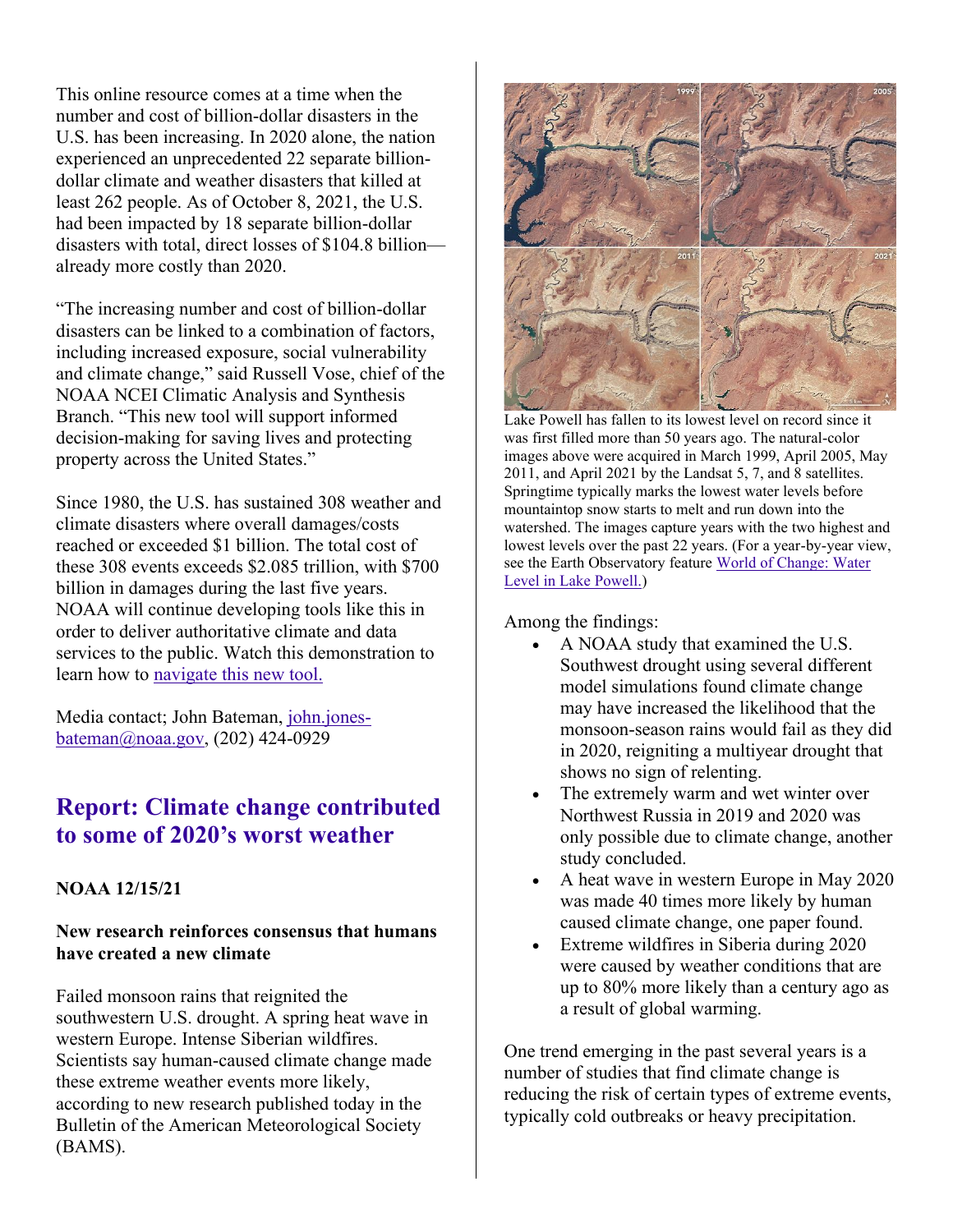- Climate change decreased the likelihood of the exceptional April 2020 cold spell over Northern China by 80%, one study found.
- Four separate studies that examined 2020's record-breaking annual spring rains in China found the downpours were less likely and less intense than they would have been without climate change.

"This report reinforces the scientific consensus that human influence has created a new climate — one that is impacting extreme events today," said Stephanie Herring, a NOAA climate scientist and editor of the Explaining Extreme Events report. "As humans continue to emit billions of tons of greenhouse gasses into the atmosphere, these extreme weather impacts are highly likely to increase."

Read the full [news release](https://www.ametsoc.org/index.cfm/ams/index.cfm?LinkServID=70089D43-9F60-96A1-B1D60D06753D2B7D) and [Explaining Extreme](https://www.ametsoc.org/ams/index.cfm/publications/bulletin-of-the-american-meteorological-society-bams/explaining-extreme-events-from-a-climate-perspective/)  [Events report](https://www.ametsoc.org/ams/index.cfm/publications/bulletin-of-the-american-meteorological-society-bams/explaining-extreme-events-from-a-climate-perspective/) issued by the American Meteorology Society.

Media contacts; For NOAA: [Theo](mailto:theo.stein@noaa.gov)  [Stein,](mailto:theo.stein@noaa.gov) [theo.stein@noaa.gov,](mailto:theo.stein@noaa.gov)  $(303)$  819-7409 For AMS: [Rachel Thomas-](mailto:rthomas@ametsoc.org)[Medwid,](mailto:rthomas@ametsoc.org) [rthomas@ametsoc.org,](mailto:rthomas@ametsoc.org) (978) 621-3070

## **Upcoming Meetings and Webinars**

**[WestFAST Webinars:](https://westernstateswater.org/westfast/)** WestFAST is hosting a [series of webinars](https://westernstateswater.org/upcoming-westfast-webinars/) to discuss the importance of water resources related to wildfire prevention, reduction, recovery, and rehabilitation:

January 5th – [The Relationship Between Wildfires,](https://westernstateswater.org/?post_type=mec-events&p=22137&preview=true)  [Geologic Hazards, and Climate Change](https://westernstateswater.org/?post_type=mec-events&p=22137&preview=true) January 27th – [Burned Area Emergency Response](https://westernstateswater.org/events/burned-area-emergency-response-baer/)  [\(BAER\)](https://westernstateswater.org/events/burned-area-emergency-response-baer/)

### **[Bureau of Land Management roundtable-style](https://www.blm.gov/press-release/bureau-land-management-host-webinar-orphaned-well-program)  [webinar on the federal orphaned well program](https://www.blm.gov/press-release/bureau-land-management-host-webinar-orphaned-well-program)**

January 6<sup>th</sup> – 2:30pm-4:00pm EST; 12:30pm-2:00pm MST; 10:30am-12:00pm AKST

Please register at this Zoom link: [https://blm.zoomgov.com/webinar/register/W](https://gcc02.safelinks.protection.outlook.com/?url=https%3A%2F%2Fblm.zoomgov.com%2Fwebinar%2Fregister%2FWN_8f9RtNk1Tn-g84xEtJSyBw&data=04%7C01%7Cmcrandal%40blm.gov%7Ca45da84043284607447c08d9c4db7d64%7C0693b5ba4b184d7b9341f32f400a5494%7C0%7C0%7C637757269262259019%7CUnknown%7CTWFpbGZsb3d8eyJWIjoiMC4wLjAwMDAiLCJQIjoiV2luMzIiLCJBTiI6Ik1haWwiLCJXVCI6Mn0%3D%7C3000&sdata=xAbKICpy7aIUA1LkZ4FtJ1fGEjMjUdViLkX6Jiqqnt8%3D&reserved=0) [N\\_8f9RtNk1Tn-g84xEtJSyBw](https://gcc02.safelinks.protection.outlook.com/?url=https%3A%2F%2Fblm.zoomgov.com%2Fwebinar%2Fregister%2FWN_8f9RtNk1Tn-g84xEtJSyBw&data=04%7C01%7Cmcrandal%40blm.gov%7Ca45da84043284607447c08d9c4db7d64%7C0693b5ba4b184d7b9341f32f400a5494%7C0%7C0%7C637757269262259019%7CUnknown%7CTWFpbGZsb3d8eyJWIjoiMC4wLjAwMDAiLCJQIjoiV2luMzIiLCJBTiI6Ik1haWwiLCJXVCI6Mn0%3D%7C3000&sdata=xAbKICpy7aIUA1LkZ4FtJ1fGEjMjUdViLkX6Jiqqnt8%3D&reserved=0)

#### **[Bureau of Reclamation tribal or stakeholder](https://www.usbr.gov/bil/#IS)  [information session on its implementation of the](https://www.usbr.gov/bil/#IS)  [Bipartisan Infrastructure Law.](https://www.usbr.gov/bil/#IS)**

TRIBES January 7th, 11 am eastern: [Click here to](https://teams.microsoft.com/l/meetup-join/19%3ameeting_YzY0YjZiNjEtOWQwNy00Yjk3LThlZjQtZmE0ZDAxN2JmZTlk%40thread.v2/0?context=%7b%22Tid%22%3a%220693b5ba-4b18-4d7b-9341-f32f400a5494%22%2c%22Oid%22%3a%22388b569b-9117-49f0-b6f1-cd12ff0587b0%22%7d)  [join the meeting](https://teams.microsoft.com/l/meetup-join/19%3ameeting_YzY0YjZiNjEtOWQwNy00Yjk3LThlZjQtZmE0ZDAxN2JmZTlk%40thread.v2/0?context=%7b%22Tid%22%3a%220693b5ba-4b18-4d7b-9341-f32f400a5494%22%2c%22Oid%22%3a%22388b569b-9117-49f0-b6f1-cd12ff0587b0%22%7d) or join by phone: 1 719-733-3211, passcode, 728 900 174# STAKEHOLDERS January 7th, 3 pm eastern: [Click here to join the meeting](https://teams.microsoft.com/l/meetup-join/19%3ameeting_YmVkNTA3MzEtZDdjOS00YmRhLTk3YTEtMmJkZDA5MzVjMzA2%40thread.v2/0?context=%7b%22Tid%22%3a%220693b5ba-4b18-4d7b-9341-f32f400a5494%22%2c%22Oid%22%3a%22388b569b-9117-49f0-b6f1-cd12ff0587b0%22%7d) or join by phone: 1 719-733-3211, 635 366 943#

#### **[2022 WSWC Spring \(198th\) Meetings and](https://westernstateswater.org/events/2022-wswc-spring-198th-meetings-and-washington-roundtable/)  [Washington Roundtable](https://westernstateswater.org/events/2022-wswc-spring-198th-meetings-and-washington-roundtable/)** April 5-7, 2022 – Crystal City, VA

## **Other Federal News**

USBR 12/1/21. [Statement on the historic Bipartisan](https://www.usbr.gov/newsroom/#/news-release/4049)  [Infrastructure Law](https://www.usbr.gov/newsroom/#/news-release/4049)

EPA 12/3/21. [EPA Invites 39 New Projects to](https://www.epa.gov/newsreleases/epa-invites-39-new-projects-apply-water-infrastructure-loans)  [Apply for Water Infrastructure Loans](https://www.epa.gov/newsreleases/epa-invites-39-new-projects-apply-water-infrastructure-loans)

USBR 12/7/21. [Reclamation initiates selection](https://www.usbr.gov/newsroom/#/news-release/4053)  [process for Basin Studies and Water Management](https://www.usbr.gov/newsroom/#/news-release/4053)  [Options Pilots](https://www.usbr.gov/newsroom/#/news-release/4053)

USBR 12/7/21. [Reclamation launches new prize](https://www.usbr.gov/newsroom/#/news-release/4055)  [competition to improve snowpack water forecasts](https://www.usbr.gov/newsroom/#/news-release/4055)

DOI 12/8/21. [Assistant Secretary Bryan Newland](https://www.doi.gov/pressreleases/assistant-secretary-bryan-newland-highlights-bipartisan-infrastructure-law-tribal)  [Highlights Bipartisan Infrastructure Law Tribal](https://www.doi.gov/pressreleases/assistant-secretary-bryan-newland-highlights-bipartisan-infrastructure-law-tribal)  [Funding During Washington Visit](https://www.doi.gov/pressreleases/assistant-secretary-bryan-newland-highlights-bipartisan-infrastructure-law-tribal)

FWS 12/8/21. [A New Landscape Conservation](https://www.fws.gov/news/ShowNews.cfm?ref=%0Aa%2Dnew%2Dlandscape%2Dconservation%2Dtask%2Dforce%2Dis%2Destablished%2Dbetween%2Dthe%2Dus%2D&_ID=37061)  [Task Force is Established between the U.S. Fish &](https://www.fws.gov/news/ShowNews.cfm?ref=%0Aa%2Dnew%2Dlandscape%2Dconservation%2Dtask%2Dforce%2Dis%2Destablished%2Dbetween%2Dthe%2Dus%2D&_ID=37061)  [Wildlife Service and the Association of Fish &](https://www.fws.gov/news/ShowNews.cfm?ref=%0Aa%2Dnew%2Dlandscape%2Dconservation%2Dtask%2Dforce%2Dis%2Destablished%2Dbetween%2Dthe%2Dus%2D&_ID=37061)  [Wildlife Agencies.](https://www.fws.gov/news/ShowNews.cfm?ref=%0Aa%2Dnew%2Dlandscape%2Dconservation%2Dtask%2Dforce%2Dis%2Destablished%2Dbetween%2Dthe%2Dus%2D&_ID=37061)

USGS 12/9/21. [New User Interface for the Water](https://waterdata.usgs.gov/blog/wqp_newui/)  [Quality Portal](https://waterdata.usgs.gov/blog/wqp_newui/)

NRCS 12/10/21. [USDA Funds Innovative](https://www.nrcs.usda.gov/wps/portal/nrcs/detail/national/newsroom/releases/?cid=NRCSEPRD1855307)  [Approaches and Technologies to Improve](https://www.nrcs.usda.gov/wps/portal/nrcs/detail/national/newsroom/releases/?cid=NRCSEPRD1855307)  [Conservation on Private Lands](https://www.nrcs.usda.gov/wps/portal/nrcs/detail/national/newsroom/releases/?cid=NRCSEPRD1855307)

NOAA 12/13/21. [November 2021 was Earth's 4th](https://www.noaa.gov/news/november-2021-was-earths-4th-warmest-on-record)  [warmest on record](https://www.noaa.gov/news/november-2021-was-earths-4th-warmest-on-record)

NASA 12/14/21. [Remembering 2021's Disasters -](https://storymaps.arcgis.com/stories/8c59c6688e6441da8e42cf3f178d9d89) [Storymap](https://storymaps.arcgis.com/stories/8c59c6688e6441da8e42cf3f178d9d89)